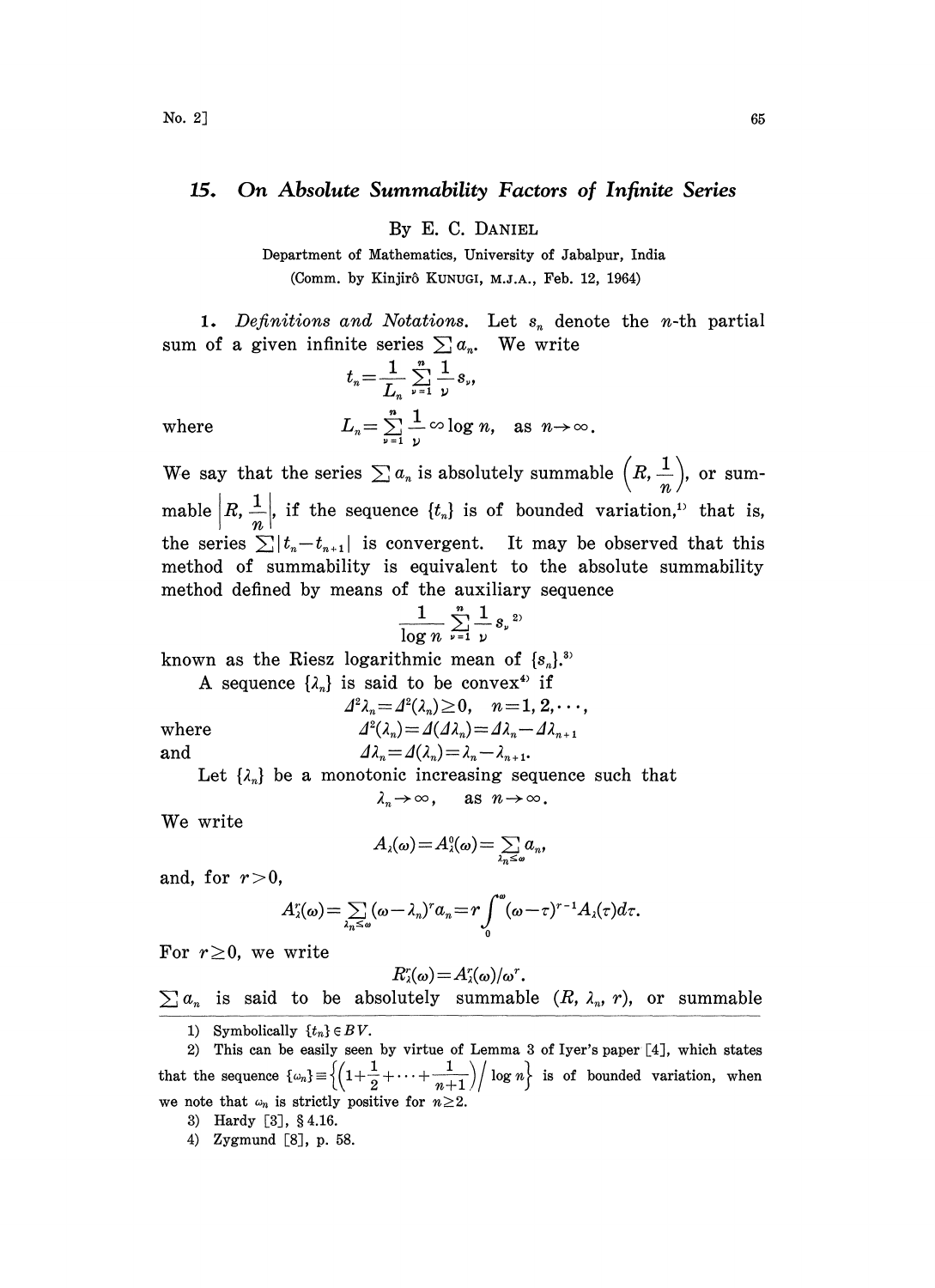$|R, \lambda_n, r|, r \ge 0$ , if  $R_{\lambda}^r(\omega)$  is a function (of  $\omega$ ) of bounded variation over the infinite interval  $(k, \infty)$ , where k is some finite positive number.

It has been pointed out by Prof. Bosanquet that summability log *n*, 1| is equivalent to summability  $\left| R, \frac{1}{n} \right|$ Writing

$$
t_n = \frac{1}{\Lambda_n} \sum_{\nu=1}^n \mu_\nu s_\nu,
$$

where  $\mu_n > 0$  for all *n*, and  $\Lambda_n = \sum_{\nu=1}^n \mu_\nu \to \infty$ , we shall say that the series  $\sum a_n$  is absolutely summable  $(R, \mu_n)$ , or summable  $|R, \mu_n|$ , if  $\{t_n\} \in BV$ .

2. Introduction. The following result is known.

Theorem A.<sup>7</sup> If  $\{\lambda_n\}$  is a convex sequence such that the series  $\sum n^{-1}\lambda_n$  is convergent and the sequence  $\{s_n\}$  is bounded, then the series  $\sum a_n \lambda_n \log n$  is summable  $\left| R, \frac{1}{n} \right|$ .

It may be remarked that Theorem A was used for proving certain result on the localization of summability  $|R$ ,  $log n, 1|$  of a Lebesgue-Fourier series with factors.

The object of the present paper is to demonstrate an extension of Theorem A.

.1. We establish the following theorem.

Theorem. If  $s_n = a_1 + \cdots + a_n$ , and

$$
(3.1.1) \qquad \qquad \sum_{n=2}^{\infty} |s_n - a_1| |\lambda_n| |A\varphi_n| < \infty
$$

$$
\sum_{n=2}^{\infty} |s_n - a_1| |\lambda_n| |\varphi_n| \frac{\mu_n}{\Lambda_n} < \infty
$$

and

(3.1.3) 
$$
\sum_{n=2}^{\infty} |s_n - a_1| |\varphi_{n+1}| | \Delta \lambda_n | < \infty,
$$

then the series  $\sum_{n=1}^{\infty} a_n \lambda_n \varphi_n$  is summable  $|R, \mu_n|$ . 3.2. Proof of the Theorem. Writing  $T_n = \sum_{n=1}^{n} C_n$ ,  $C_n = a_n \lambda_n \varphi_n$ 

- 5) Obrechkoff  $[5]$ ,  $[6]$ .
- 6) Bosanquet  $[2]$ .

8) Bhatt states in his enunciation  $|R$ , log n, 1 in place of absolute Riesz logarithmic summability on account of the equivalence of these two methods and the fact that the latter is equivalent to the method  $\left| R, \frac{1}{n} \right|$ .

<sup>7)</sup> Bhatt [1.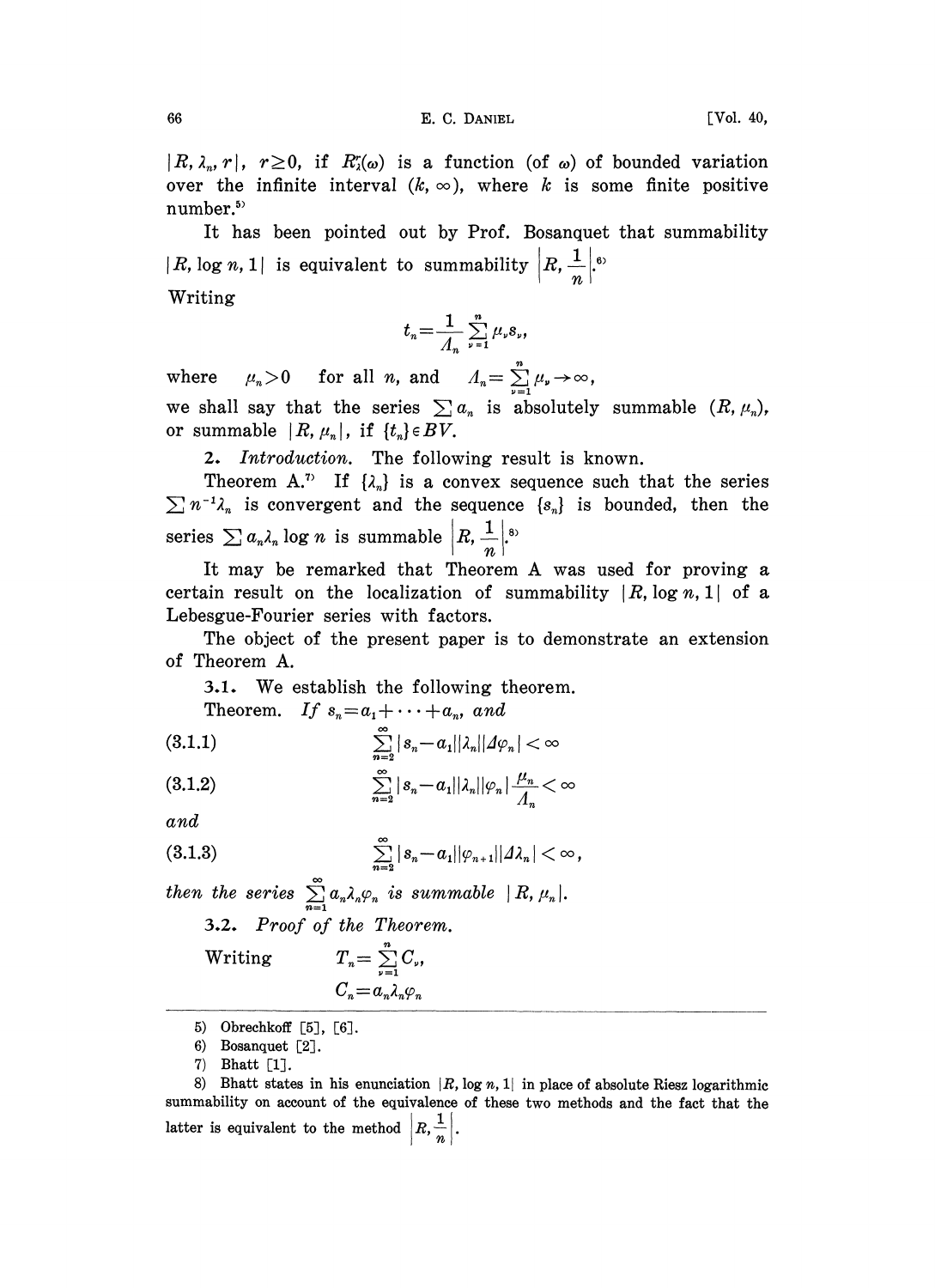No. 2]

 $\quad \text{and} \quad$ 

$$
R_n = \frac{1}{\Lambda_n} \sum_{\nu=1}^n \mu_\nu T_\nu,
$$

we have

$$
R_{n}-R_{n+1} = \frac{1}{\Lambda_{n}} \sum_{\nu=1}^{n} \mu_{\nu} T_{\nu} - \frac{1}{\Lambda_{n+1}} \sum_{\nu=1}^{n+1} \mu_{\nu} T_{\nu}
$$
  
\n
$$
= \frac{\mu_{n+1}}{\Lambda_{n}\Lambda_{n+1}} \sum_{\nu=1}^{n} \mu_{\nu} T_{\nu} - \frac{\mu_{n+1} T_{n+1}}{\Lambda_{n+1}}
$$
  
\n
$$
= \frac{\mu_{n+1}}{\Lambda_{n}\Lambda_{n+1}} \sum_{\nu=1}^{n-1} \Lambda_{\nu} T_{\nu} + \frac{\mu_{n+1}}{\Lambda_{n+1}} (T_{n} - T_{n+1})
$$
  
\n
$$
= -\frac{\mu_{n+1}}{\Lambda_{n}\Lambda_{n+1}} \sum_{\nu=1}^{n-1} \Lambda_{\nu} C_{\nu+1} - \frac{\mu_{n+1}}{\Lambda_{n+1}} C_{n+1}
$$
  
\n
$$
= -\frac{\mu_{n+1}}{\Lambda_{n}\Lambda_{n+1}} \sum_{\nu=1}^{n} \Lambda_{\nu} C_{\nu+1}
$$
  
\n
$$
= -\frac{\mu_{n+1}}{\Lambda_{n}\Lambda_{n+1}} \sum_{\nu=1}^{n} \alpha_{\nu+1}\lambda_{\nu+1}\varphi_{\nu+1}\Lambda_{\nu}
$$
  
\n
$$
= -\frac{\mu_{n+1}}{\Lambda_{n}\Lambda_{n+1}} \left[ \sum_{\nu=1}^{n-1} (\delta_{\nu+1} - \alpha_{1}) \Delta(\lambda_{\nu+1}\varphi_{\nu+1}\Lambda_{\nu}) + (\delta_{n+1} - \alpha_{1}) \lambda_{n+1}\varphi_{n+1}\Lambda_{n} \right]
$$
  
\n
$$
= -\frac{\mu_{n+1}}{\Lambda_{n}\Lambda_{n+1}} \left[ \sum_{\nu=1}^{n-1} (\delta_{\nu+1} - \alpha_{1}) (\lambda_{\nu+1}\Lambda_{\nu+1}\Lambda_{\nu}) + (\delta_{n+1} - \alpha_{1}) \lambda_{n+1}\varphi_{n+1}\Lambda_{n} \right]
$$
  
\n
$$
- \lambda_{\nu+1}\varphi_{\nu+1}\mu_{\nu+1} + \varphi_{\nu+2}\Lambda_{\nu+1}\Delta_{\nu+1}
$$
  
\n

Hence

$$
\sum_{n=2}^{\infty} |R_n - R_{n+1}| \leq \sum_{n=2}^{\infty} \left| \frac{\mu_{n+1}}{A_n A_{n+1}} \sum_{\nu=1}^{n-1} (s_{\nu+1} - a_1) \lambda_{\nu+1} A_{\nu+1} A \varphi_{\nu+1} \right|
$$
  
+ 
$$
\sum_{n=2}^{\infty} \left| \frac{\mu_{n+1}}{A_n A_{n+1}} \sum_{\nu=1}^{n-1} (s_{\nu+1} - a_1) \lambda_{\nu+1} \varphi_{\nu+1} \mu_{\nu+1} \right|
$$
  
+ 
$$
\sum_{n=2}^{\infty} \left| \frac{\mu_{n+1}}{A_n A_{n+1}} \sum_{\nu=1}^{n-1} (s_{\nu+1} - a_1) \varphi_{\nu+2} A_{\nu+1} A \lambda_{\nu+1} \right|
$$
  
+ 
$$
\sum_{n=2}^{\infty} \left| \frac{\mu_{n+1}}{A_{n+1}} (s_{n+1} - a_1) \lambda_{n+1} \varphi_{n+1} \right|
$$
  
= 
$$
\sum_{1}^{\infty} \left| \sum_{n=2}^{\infty} \frac{\mu_{n+1}}{A_n A_{n+1}} \sum_{\nu=1}^{n-1} |(s_{\nu+1} - a_1) \lambda_{\nu+1} A_{\nu+1} A \varphi_{\nu+1}|
$$
  
= 
$$
\sum_{n=1}^{\infty} \frac{\mu_{n+2}}{A_n A_{n+1}} \sum_{\nu=1}^{n-1} |(s_{\nu+1} - a_1) \lambda_{\nu+1} A_{\nu+1} A \varphi_{\nu+1}|
$$
  
= 
$$
\sum_{\nu=1}^{\infty} |(s_{\nu+1} - a_1) \lambda_{\nu+1} A_{\nu+1} A \varphi_{\nu+1}| \sum_{n=\nu}^{\infty} \frac{\mu_{n+2}}{A_{n+1} A_{n+2}}
$$
  
= 
$$
\sum_{\nu=1}^{\infty} |(s_{\nu+1} - a_1) \lambda_{\nu+1} A_{\nu+1} A \varphi_{\nu+1}| \frac{1}{A_{\nu+1}},
$$
  
(since 
$$
\sum_{\nu=
$$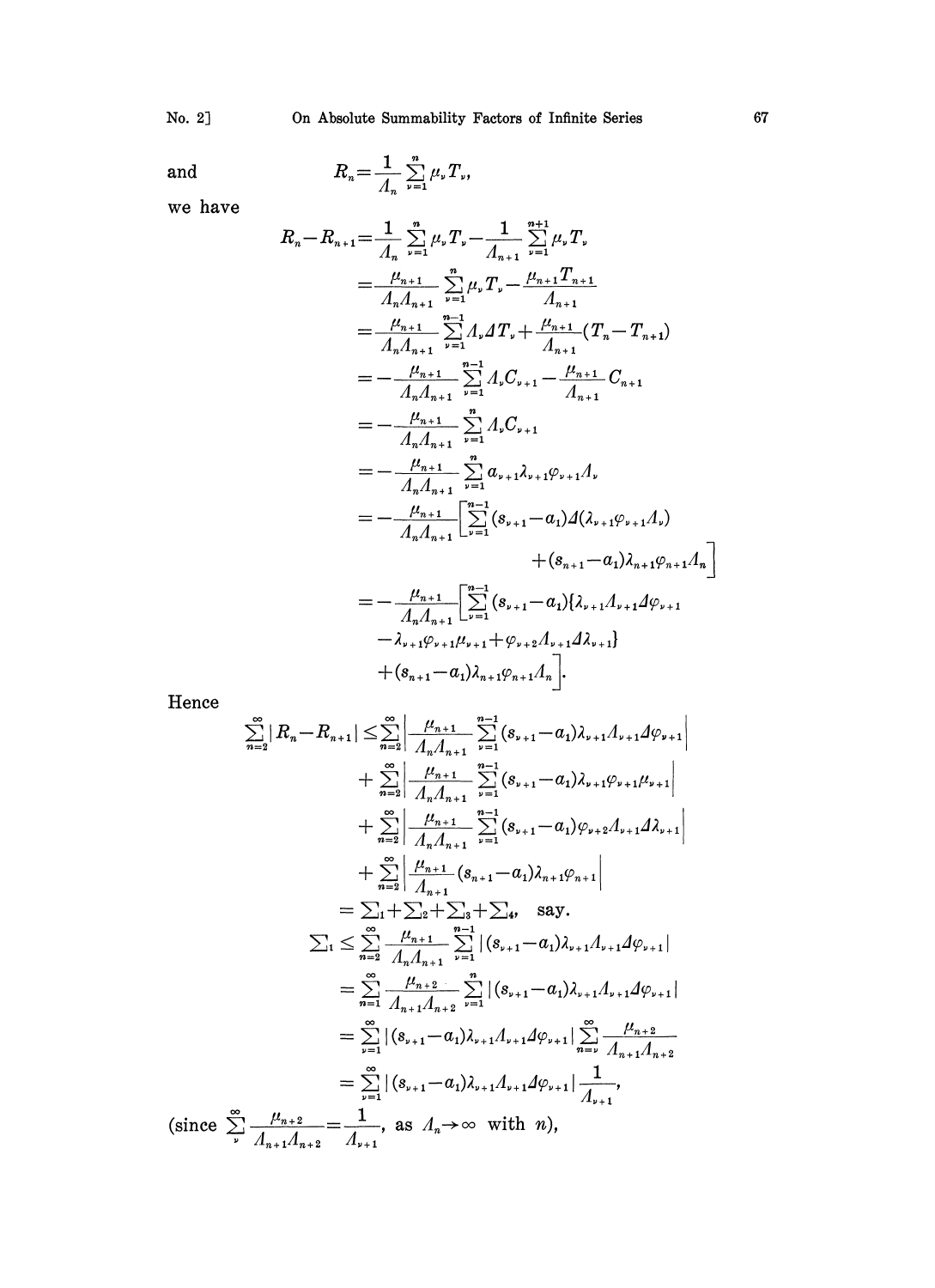68 E. C. DANIEL [Vol. 40,

 $= \sum_{n=0}^{\infty} |s_{\nu}-a_1||\lambda_{\nu}||\Delta\varphi_{\nu}|$  $<\infty$ .  $(3.2.1)$ by  $(3.1.1)$ .  $\sum_{2} \leq \sum_{n=2}^{\infty} \frac{\mu_{n+1}}{\Lambda_n \Lambda_{n+1}} \sum_{\nu=1}^{n-1} |(s_{\nu+1}-a_1)\lambda_{\nu+1}\varphi_{\nu+1}\mu_{\nu+1}|$  $= \sum_{n=1}^{\infty} \frac{\mu_{n+2}}{\Lambda_{n+1}\Lambda_{n+2}} \sum_{\nu=1}^{n} |(s_{\nu+1}-a_1)\lambda_{\nu+1}\varphi_{\nu+1}\mu_{\nu+1}|$  $= \sum_{\nu=1}^{\infty} |(s_{\nu+1}-a_1)\lambda_{\nu+1}\varphi_{\nu+1}\mu_{\nu+1}| \sum_{n=\nu}^{\infty} \frac{\mu_{n+2}}{\Lambda}$  $= \sum_{\nu=1}^{\infty} |(s_{\nu+1}-a_1)\lambda_{\nu+1}\varphi_{\nu+1}\mu_{\nu+1}| \frac{1}{\sqrt{1-\frac{1}{\nu^2}}}$  $= \sum_{n=2}^{\infty} |s_{\nu}-a_1| |\lambda_{\nu}| |\varphi_{\nu}| \frac{\mu_{\nu}}{4}$ (3.2.2)  $<\infty$ . by (3.1.2).  $\sum_{3} \leq \sum_{n=2}^{\infty} \frac{\mu_{n+1}}{\Lambda} \sum_{\nu=1}^{n-1} |(s_{\nu+1}-a_{1}) \varphi_{\nu+2} A_{\nu+1} A_{\nu+1}|$  $= \sum_{n=1}^{\infty} \frac{\mu_{n+2}}{\mu_{n+1} \mu_{n+2}} \sum_{\nu=1}^{n} |(s_{\nu+1}-a_1)\varphi_{\nu+2}\Lambda_{\nu+1}\Delta_{\nu+1}|$  $= \sum_{\nu=1}^{\infty} |(s_{\nu+1}-a_1)\varphi_{\nu+2}A_{\nu+1}A_{\nu+1}| \sum_{n=\nu}^{\infty} \frac{\mu_{n+2}}{\mu_{n+1}}$  $= \sum_{\nu=1}^{\infty} |(s_{\nu+1}-a_1)\varphi_{\nu+2}A_{\nu+1}A_{\nu+1}| \frac{1}{4}$  $= \sum\limits_{\nu=2}^{\infty} |s_{\nu}-a_1| |\varphi_{\nu+1}| |d\lambda_{\nu}|$ (3.2.3)  $<\infty$ . by (3.1.3). Lastly,  $\infty$ 

$$
\sum_{4} = \sum_{n=3}^{\infty} |s_n - a_1||\lambda_n||\varphi_n| \frac{\mu_n}{\Lambda_n} < \infty,
$$

 $(3.2.4)$ by (8.1.2).

Thus, collecting the inequalities  $(3.2.1), (3.2.2), (3.2.3),$  and  $(3.2.4),$ we have

$$
\sum_{n=1}^{\infty} |R_n - R_{n+1}| < \infty
$$

that is,

This completes the proof of our theorem.

We give here <sup>a</sup> direct corollary of our theorem, which is somewhat more general than Theorem A.

COROLLARY. If  $\{\lambda_n\}$  is monotonic non-increasing, that is,  $\Lambda_n \geq 0$ , and  $\sum n^{-1}\lambda_n$  is convergent, and  $\{s_n\}$  is bounded, then  $\sum a_n\lambda_n \log n$  is